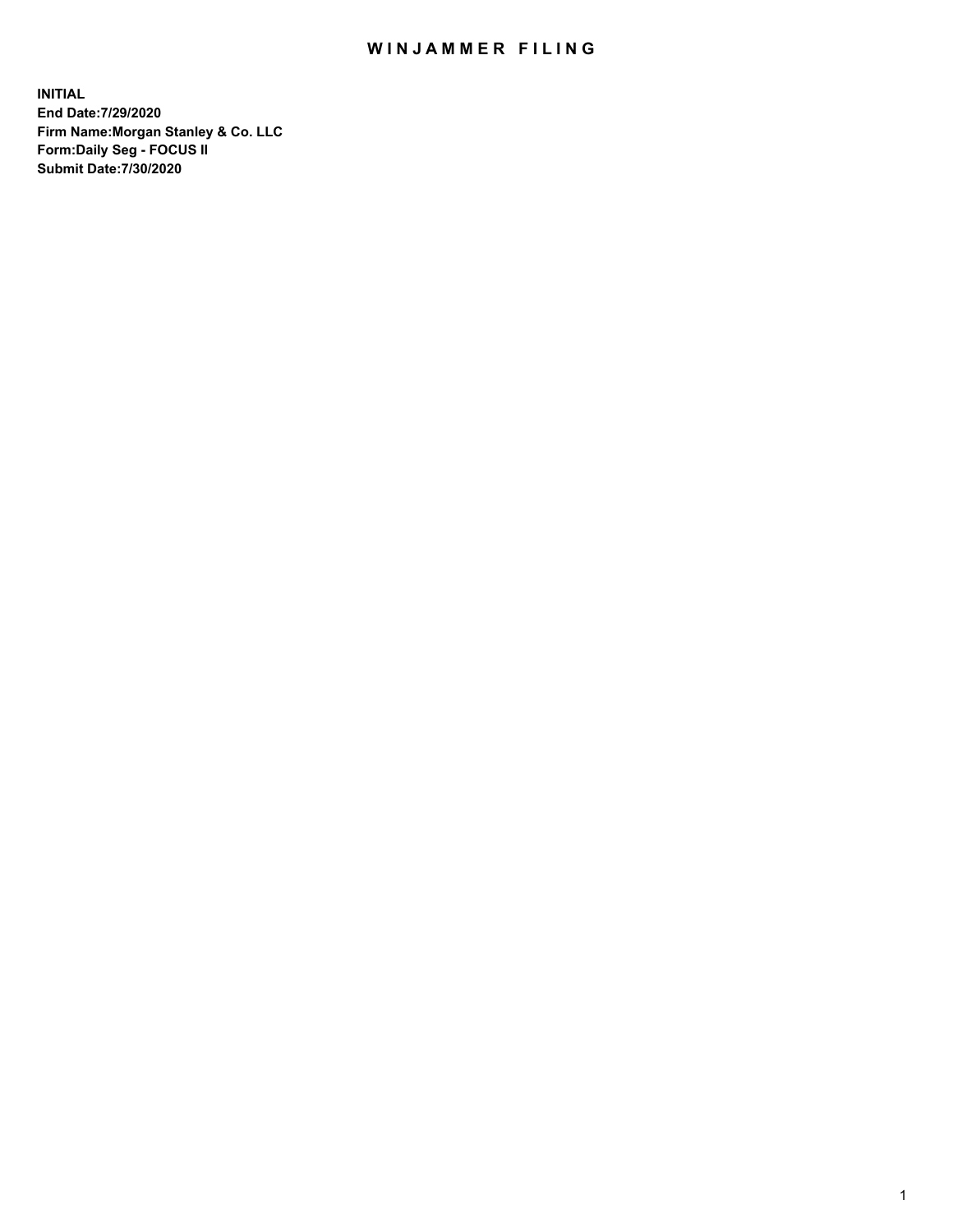**INITIAL End Date:7/29/2020 Firm Name:Morgan Stanley & Co. LLC Form:Daily Seg - FOCUS II Submit Date:7/30/2020 Daily Segregation - Cover Page**

| Name of Company                                                                                                                                                                                                                                                                                                                | Morgan Stanley & Co. LLC                                    |
|--------------------------------------------------------------------------------------------------------------------------------------------------------------------------------------------------------------------------------------------------------------------------------------------------------------------------------|-------------------------------------------------------------|
| <b>Contact Name</b>                                                                                                                                                                                                                                                                                                            | <b>Ikram Shah</b>                                           |
| <b>Contact Phone Number</b>                                                                                                                                                                                                                                                                                                    | 212-276-0963                                                |
| <b>Contact Email Address</b>                                                                                                                                                                                                                                                                                                   | Ikram.shah@morganstanley.com                                |
| FCM's Customer Segregated Funds Residual Interest Target (choose one):<br>a. Minimum dollar amount: ; or<br>b. Minimum percentage of customer segregated funds required:% ; or<br>c. Dollar amount range between: and; or<br>d. Percentage range of customer segregated funds required between:% and%.                         | 235,000,000<br><u>0</u><br><u>00</u><br>0 <sub>0</sub>      |
| FCM's Customer Secured Amount Funds Residual Interest Target (choose one):<br>a. Minimum dollar amount: ; or<br>b. Minimum percentage of customer secured funds required:% ; or<br>c. Dollar amount range between: and; or<br>d. Percentage range of customer secured funds required between:% and%.                           | 140,000,000<br><u>0</u><br>0 <sub>0</sub><br>0 <sub>0</sub> |
| FCM's Cleared Swaps Customer Collateral Residual Interest Target (choose one):<br>a. Minimum dollar amount: ; or<br>b. Minimum percentage of cleared swaps customer collateral required:% ; or<br>c. Dollar amount range between: and; or<br>d. Percentage range of cleared swaps customer collateral required between:% and%. | 92,000,000<br><u>0</u><br><u>00</u><br>00                   |

Attach supporting documents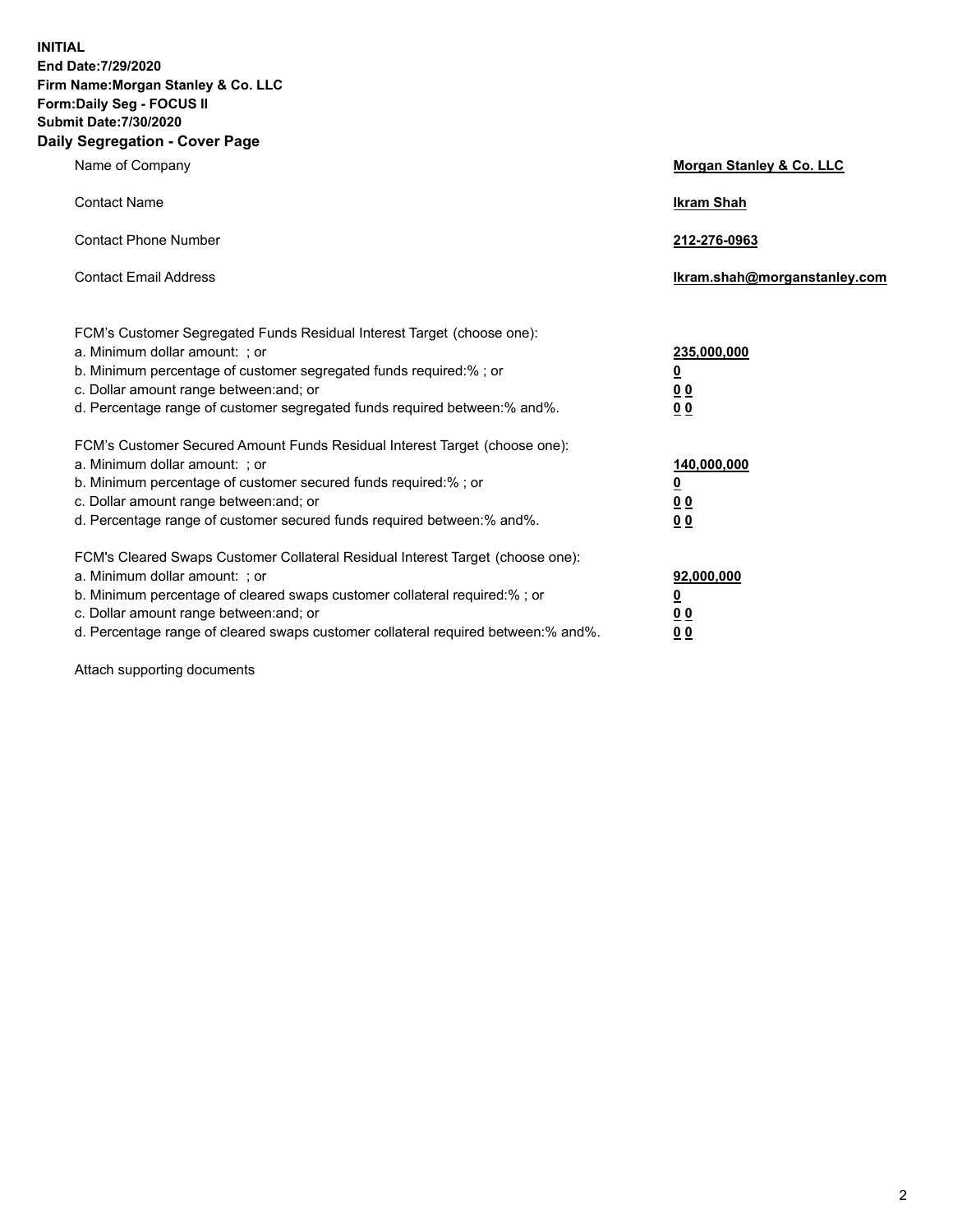| <b>INITIAL</b> | End Date: 7/29/2020<br>Firm Name: Morgan Stanley & Co. LLC<br>Form: Daily Seg - FOCUS II<br><b>Submit Date: 7/30/2020</b><br><b>Daily Segregation - Secured Amounts</b> |                                            |
|----------------|-------------------------------------------------------------------------------------------------------------------------------------------------------------------------|--------------------------------------------|
|                | Foreign Futures and Foreign Options Secured Amounts                                                                                                                     |                                            |
|                | Amount required to be set aside pursuant to law, rule or regulation of a foreign<br>government or a rule of a self-regulatory organization authorized thereunder        | $0$ [7305]                                 |
| 1.             | Net ledger balance - Foreign Futures and Foreign Option Trading - All Customers                                                                                         |                                            |
|                | A. Cash                                                                                                                                                                 | 4,120,532,666 [7315]                       |
| 2.             | B. Securities (at market)<br>Net unrealized profit (loss) in open futures contracts traded on a foreign board of trade                                                  | 3,135,632,435 [7317]                       |
| 3.             | Exchange traded options                                                                                                                                                 | 539,324,231 [7325]                         |
|                | a. Market value of open option contracts purchased on a foreign board of trade                                                                                          | 11,847,662 [7335]                          |
|                | b. Market value of open contracts granted (sold) on a foreign board of trade                                                                                            | -18,682,175 [7337]                         |
| 4.             | Net equity (deficit) (add lines 1.2. and 3.)                                                                                                                            | 7,788,654,819 [7345]                       |
| 5.             | Account liquidating to a deficit and account with a debit balances - gross amount                                                                                       | 60,131,668 [7351]                          |
|                | Less: amount offset by customer owned securities                                                                                                                        | -58,636,576 [7352] 1,495,092<br>[7354]     |
| 6.             | Amount required to be set aside as the secured amount - Net Liquidating Equity                                                                                          | 7,790,149,911 [7355]                       |
|                | Method (add lines 4 and 5)                                                                                                                                              |                                            |
| 7.             | Greater of amount required to be set aside pursuant to foreign jurisdiction (above) or line<br>6.                                                                       | 7,790,149,911 [7360]                       |
|                | FUNDS DEPOSITED IN SEPARATE REGULATION 30.7 ACCOUNTS                                                                                                                    |                                            |
| $\mathbf{1}$ . | Cash in banks                                                                                                                                                           |                                            |
|                | A. Banks located in the United States<br>B. Other banks qualified under Regulation 30.7                                                                                 | 574,836,593 [7500]                         |
|                |                                                                                                                                                                         | 520,563,585 [7520] 1,095,400,178<br>[7530] |
| 2.             | <b>Securities</b>                                                                                                                                                       |                                            |
|                | A. In safekeeping with banks located in the United States                                                                                                               | 463,959,186 [7540]                         |
|                | B. In safekeeping with other banks qualified under Regulation 30.7                                                                                                      | 0 [7560] 463,959,186 [7570]                |
| 3.             | Equities with registered futures commission merchants                                                                                                                   |                                            |
|                | A. Cash                                                                                                                                                                 | 20,970,911 [7580]                          |
|                | <b>B.</b> Securities<br>C. Unrealized gain (loss) on open futures contracts                                                                                             | $0$ [7590]                                 |
|                | D. Value of long option contracts                                                                                                                                       | 5,507,536 [7600]<br>$0$ [7610]             |
|                | E. Value of short option contracts                                                                                                                                      | 0 [7615] 26,478,447 [7620]                 |
| 4.             | Amounts held by clearing organizations of foreign boards of trade                                                                                                       |                                            |
|                | A. Cash                                                                                                                                                                 | $0$ [7640]                                 |
|                | <b>B.</b> Securities                                                                                                                                                    | $0$ [7650]                                 |
|                | C. Amount due to (from) clearing organization - daily variation                                                                                                         | $0$ [7660]                                 |
|                | D. Value of long option contracts                                                                                                                                       | 0 [7670]                                   |
| 5.             | E. Value of short option contracts<br>Amounts held by members of foreign boards of trade                                                                                | 0 [7675] 0 [7680]                          |
|                | A. Cash                                                                                                                                                                 | 3,221,982,136 [7700]                       |
|                | <b>B.</b> Securities                                                                                                                                                    | 2,671,673,249 [7710]                       |
|                | C. Unrealized gain (loss) on open futures contracts                                                                                                                     | 533,816,695 [7720]                         |
|                | D. Value of long option contracts                                                                                                                                       | 11,847,662 [7730]                          |
|                | E. Value of short option contracts                                                                                                                                      | -18,682,175 [7735] 6,420,637,567           |
|                |                                                                                                                                                                         | $[7740]$                                   |
| 6.             | Amounts with other depositories designated by a foreign board of trade                                                                                                  | $0$ [7760]                                 |
| 7.<br>8.       | Segregated funds on hand<br>Total funds in separate section 30.7 accounts                                                                                               | $0$ [7765]<br>8,006,475,378 [7770]         |
| 9.             | Excess (deficiency) Set Aside for Secured Amount (subtract line 7 Secured Statement                                                                                     | 216,325,467 [7380]                         |
|                | Page 1 from Line 8)                                                                                                                                                     |                                            |

- 10. Management Target Amount for Excess funds in separate section 30.7 accounts **140,000,000** [7780]
- 11. Excess (deficiency) funds in separate 30.7 accounts over (under) Management Target **76,325,467** [7785]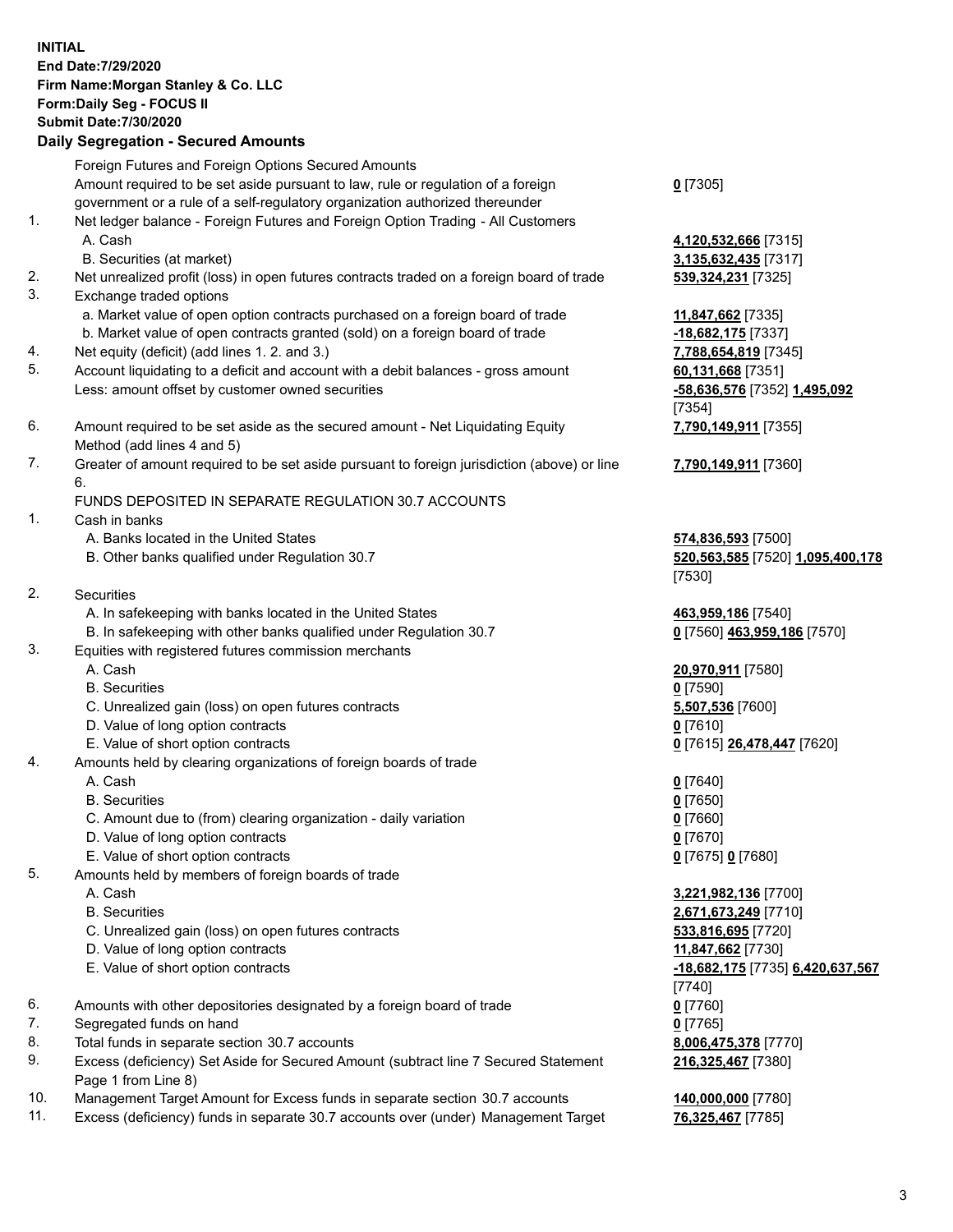**INITIAL End Date:7/29/2020 Firm Name:Morgan Stanley & Co. LLC Form:Daily Seg - FOCUS II Submit Date:7/30/2020 Daily Segregation - Segregation Statement** SEGREGATION REQUIREMENTS(Section 4d(2) of the CEAct) 1. Net ledger balance A. Cash **13,243,930,896** [7010] B. Securities (at market) **8,498,303,983** [7020] 2. Net unrealized profit (loss) in open futures contracts traded on a contract market **3,716,817,450** [7030] 3. Exchange traded options A. Add market value of open option contracts purchased on a contract market **502,443,187** [7032] B. Deduct market value of open option contracts granted (sold) on a contract market **-420,505,178** [7033] 4. Net equity (deficit) (add lines 1, 2 and 3) **25,540,990,338** [7040] 5. Accounts liquidating to a deficit and accounts with debit balances - gross amount **213,772,050** [7045] Less: amount offset by customer securities **-208,695,767** [7047] **5,076,283** [7050] 6. Amount required to be segregated (add lines 4 and 5) **25,546,066,621** [7060] FUNDS IN SEGREGATED ACCOUNTS 7. Deposited in segregated funds bank accounts A. Cash **4,515,205,038** [7070] B. Securities representing investments of customers' funds (at market) **0** [7080] C. Securities held for particular customers or option customers in lieu of cash (at market) **986,573,144** [7090] 8. Margins on deposit with derivatives clearing organizations of contract markets A. Cash **12,644,471,156** [7100] B. Securities representing investments of customers' funds (at market) **0** [7110] C. Securities held for particular customers or option customers in lieu of cash (at market) **7,511,730,839** [7120] 9. Net settlement from (to) derivatives clearing organizations of contract markets **172,906,083** [7130] 10. Exchange traded options A. Value of open long option contracts **502,443,187** [7132] B. Value of open short option contracts **-420,505,178** [7133] 11. Net equities with other FCMs A. Net liquidating equity **15,005,404** [7140] B. Securities representing investments of customers' funds (at market) **0** [7160] C. Securities held for particular customers or option customers in lieu of cash (at market) **0** [7170] 12. Segregated funds on hand **0** [7150] 13. Total amount in segregation (add lines 7 through 12) **25,927,829,673** [7180] 14. Excess (deficiency) funds in segregation (subtract line 6 from line 13) **381,763,052** [7190]

- 15. Management Target Amount for Excess funds in segregation **235,000,000** [7194]
- 16. Excess (deficiency) funds in segregation over (under) Management Target Amount Excess

**146,763,052** [7198]